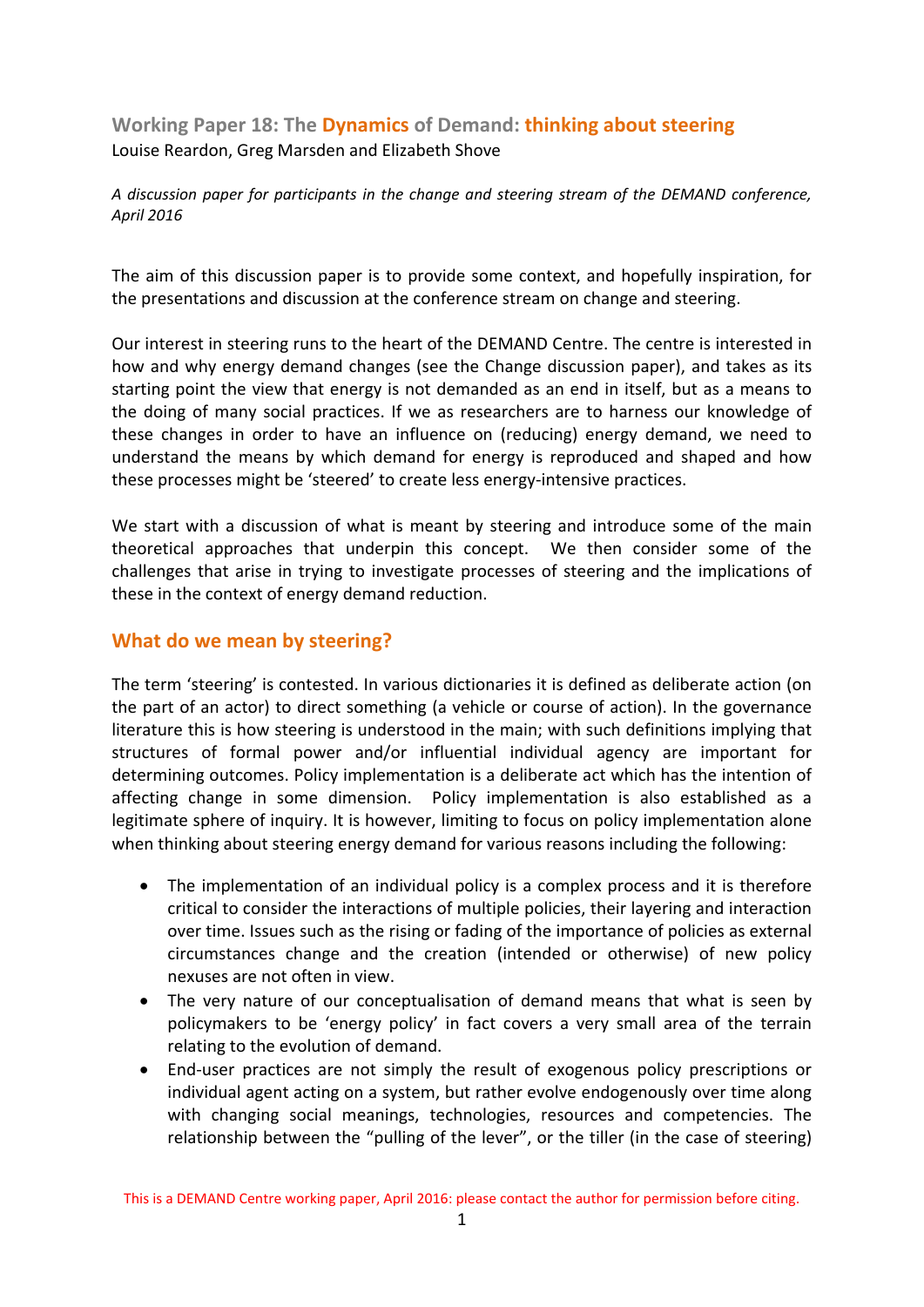and the "response of the system" is not obvious, and is likely to vary from case to case.

For DEMAND, the concept of steering has to be broader. In this context, efforts to understand how science, technology and society co‐evolve provide a useful point of reference (Rip and Van der Meulen 1996; Rip 1998).

The metaphors of steering developed within this field come from long standing interest in how research funders and patrons, including the state, or universities, direct creative scientific innovation without being 'captured' by inherently unruly scientists and their agendas. By implication it's the science funders who have their hand on the tiller and who do the steering. The boat represents good science that addresses relevant societal problems. The water, and the eddies it contains, represent the flow of knowledge: tugged in multiple directions by various submerged currents and competing scientific interests not all of which are aligned with those of the state/funder.

This understanding of steering – as opposed to managing or directing – is consistent with an interest in complex, emergent systems. As in a sailing dinghy, steering is an uncertain and interactive process, calling for constant modulation to maintain a steady course. In all of this, reflexivity is key, as is the point that steering occurs within a context that is constantly changing, in part because of the effort to steer: as Rip explains "the notion of 'steering' with its implication of an agent and an object to be steered is of course misleading since the steering agent is part of an evolving system, including the object and himself" (Rip 2006).

The question of how the course (or the goals) are defined and set is a topic of some discussion. In a world of multiple actors with greater or lesser focus on the direct energy implications of what happens, goal ambiguity and change become a critical point of interest. Rather than being separate from the process of steering however, these questions are integral to it, meaning that goal negotiation and reflection becomes part of the inquiry.

Whilst the discussion above helps characterise processes of steering, it is necessary to find ways into understanding the processes by which demand is changing and to trace, track and interpret the importance (for better or worse) of variously deliberate acts which influence that demand.

## **How do we get at 'steering' methodologically?**

The fluid and complex dynamics within which steering processes occur mean there are a several important methodological nettles to grasp. The first is where to begin empirical investigations into steering – how to trace or 'see' the process. If we understand end‐user energy practices as continuously on the move (or open to change), is it even possible that a steering process can have a 'beginning' that can in turn provide the starting point for an investigation? The majority of policy studies/governance research that examines steering still tends to focus on a policy; be it the enactment of a new policy, the effect of a policy over time, or activity associated with a particular policy. Part of the reason for this is likely to be that since steering is hard to 'see'; policies provide a focal point for empirical attention because by their very nature, policies are designed to have some sought of after affect. If the policy is new, its introduction also provides a neat starting point for empirical

This is a DEMAND Centre working paper, April 2016: please contact the author for permission before citing.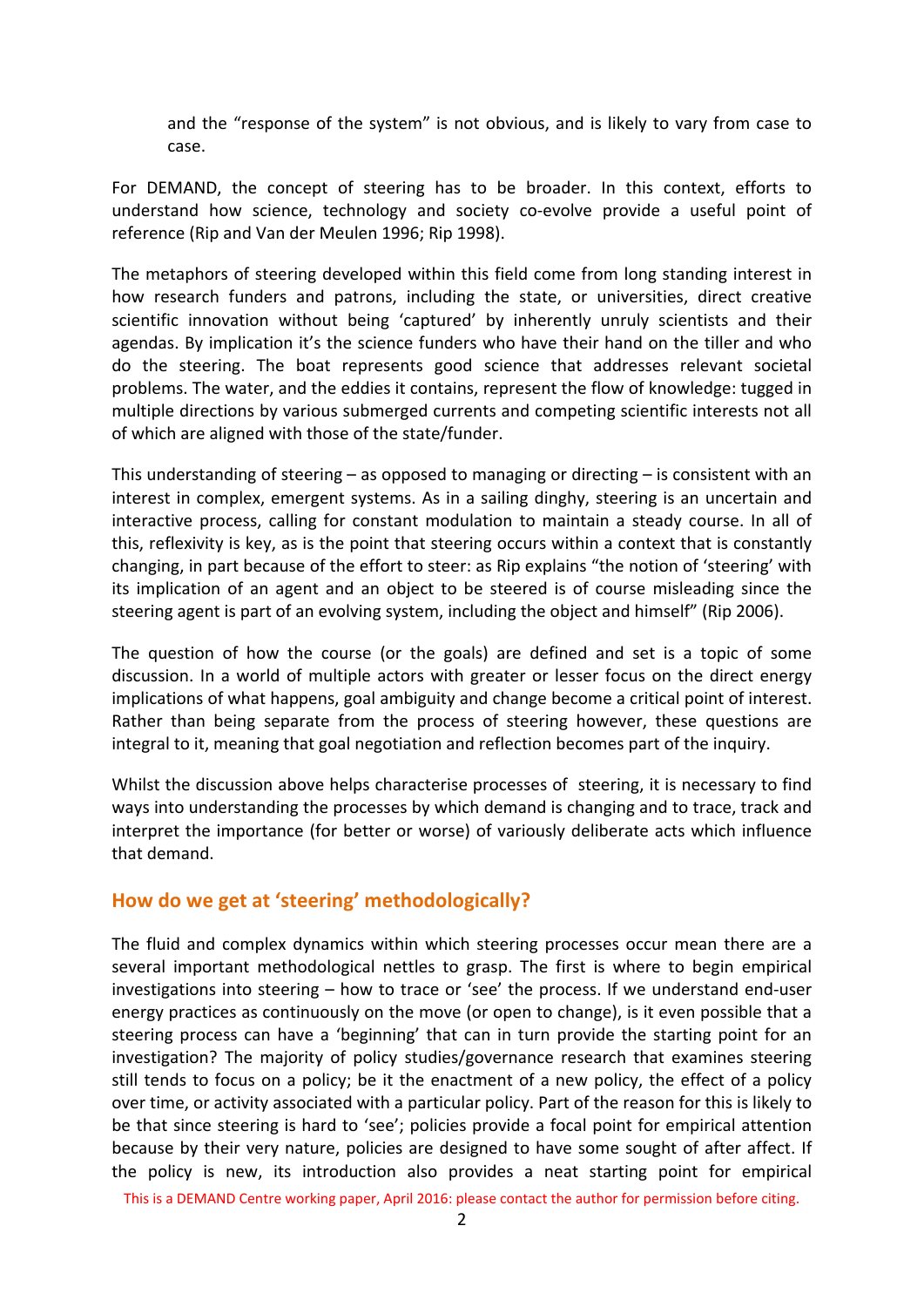investigation. However, if we make a policy the focus of investigation we are at risk of overlooking much of what is engrained in our understanding of steering; including the recognition that policy is not exogenous to the process, but rather is part of it.

Methods that focus on a policy (of a government, organisation or whatever) typically assume that there is some intention inherent in steering. This intention (or ability to act) can be conceived of in many ways – due to power, resources, ability to shape discourse, or frame the context for action. However, intention is itself hard to grasp, and methods of conceptualising intention affect the way we interpret empirical data.

For example, the DEMAND project on office buildings shows that some of the standards that have become integral to the way such buildings are produced have their origins not in government policy or regulation, but are instead devised by the 'industry' itself. The practice of following these standards (whatever their content, and regardless of their origin) has become self-reproducing. This works in several spheres at once. The standards, which are based on guidelines developed by the British Council for Offices carry weight because they are produced by what is taken to be an authoritative organisation within a wider network of interests and actors: developers, valuers etc. Failing to comply with BCO standards is consequently interpreted as failing to provide marketable office space. While there is no obvious moment of government intervention, the government is arguably intervening in a hands‐off way, for example, through facilitating legal arrangements, institutional systems and relationships on which the office-property market depends. In other words, the government is enabling the office building sector to shape markets in a particular way – it is steering the market through a policy of non‐intervention.

Even if we can determine intentions (which arguably we could do through discussion with key organisations and agents in the networks we are interested in) it is illogical, given the understanding that practices change within a complex system of interactions, to suppose that intention is a necessary feature of steering.

The issue here is that unintentional steering is even harder to trace than intentioned steering because any act (or non‐act) may have potential consequences be it three, thirty or three hundred steps removed from the initial event.

This brings us to the notion of 'invisible energy' policy that some within DEMAND are now investigating. The idea here is that a policy, such as defence, may not have any explicit and/or intentional energy policy (apart from say to increase efficiency in its buildings and operations) but that other activities (the procurement of its weaponry, for example) may steer energy intensive practices and thus have implications for energy demand. The decision to procure Trident or a new aircraft carrier will lock in decades of associated practices and energy consumption.

The notion of intended and unintended action compounds the more common place difficulties of empirical investigation; how far we cast the net in our investigation of steering – not only in terms of the starting point of investigation, but also the time scale we should focus on, and what we define as 'relevant' empirical data. Indeed the understanding of steering as more nuanced than intervention or management, and the potential to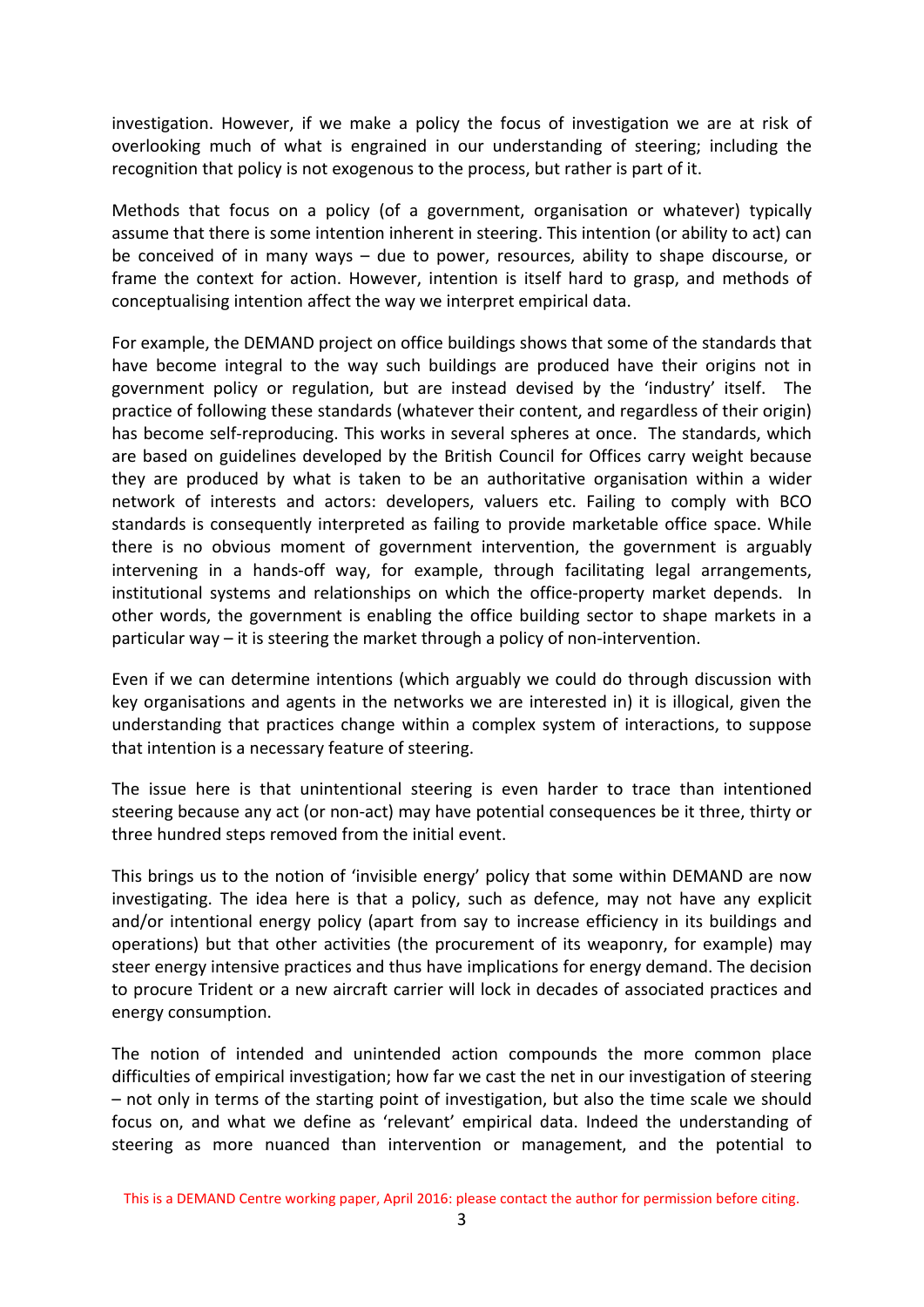conceptualise steering in ways that are dissociated from specific presents further challenges in defining the scope of investigation and the time‐scales involved.

In focusing on the short term (maybe on a policy change for example) we may miss more important long terms trends. Linking back to the discussion paper on Change, there may be different levels of steering that interact to create or to stifle change at different scales of practice.

## **A handful of cross cutting questions**

This document is designed to generate discussion. These are some of the questions it raises for us, and that you might want to add to, react against or reflect on in your presentations and papers.

- Given the complexities of interactions that enable steering, how or in what way is it possible to identify opportunities to shape energy practices?
- What aspects of energy practices are the most amenable to being steered?
- What concepts of steering do our empirical studies lead us to, and vice versa? Are we concerned with points of intervention, elements of importance or confluences of processes?
- When we study explicit demand reduction interventions what gets included and what of importance is missed or excluded?
- When we study non-energy or implicit interventions or influences what space exists for raising or changing the terms of the debate in that process?
- Institutions are always on the move. What can we understand from the evolution of institutions and their changing relation to demand reduction as a topic?
- What approaches exist to bring actions of the here and now together with the longer-term processes of change which contributed the conditions for the actions?

This is a DEMAND Centre working paper, April 2016: please contact the author for permission before citing.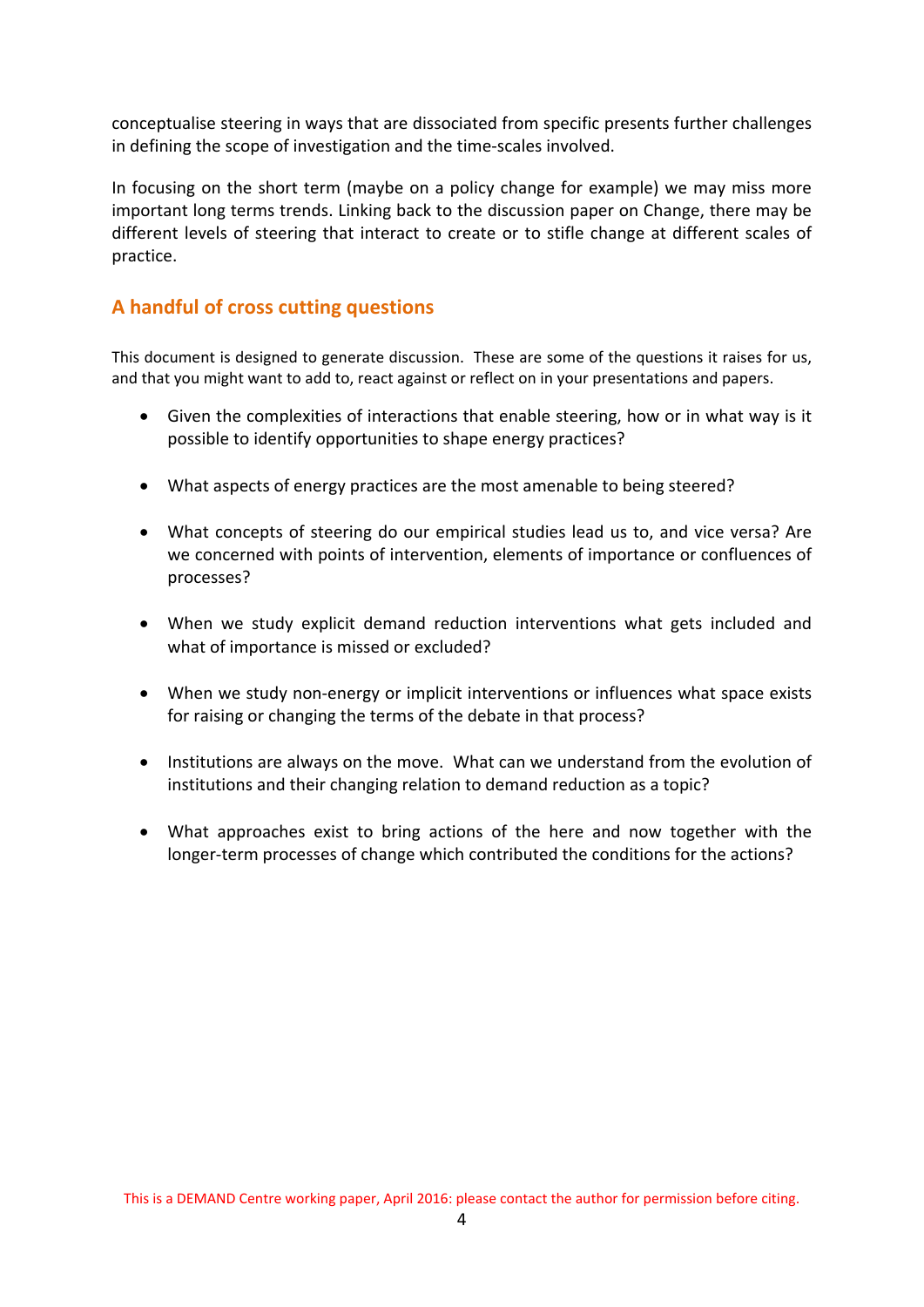# **Abstracted abstracts**

*Note: these paragraphs are loosely based on contributors' own abstracts, but we have edited them – sometimes ruthlessly ‐ to highlight methods and approaches to understanding steering. Apologies in advance.*

#### **Louise Reardon and Greg Marsden: Steering the Demand for Energy: Understanding the Role of Governance in Shaping and Changing Energy‐Intensive Social Practices**

This paper asks what opportunities there are for government and governance to reconfigure the practices upon which carbon reduction depends and is an attempt to begin a conversation between the governance literature and concepts from social practice theory.

## **Katy Roelich: Path dependency in energy governance – can it help to explain change in energy demand?**

This paper will explore the significant role that policy path dependency plays in locking us in to current practices and constraining the nature and rate of change in energy demand. It will focus on the constraints created by systems of governance and will consider an empirical case study in UK energy governance.

#### **Elizabeth Shove: Steering by accident: unintended governance strategies in action**

This paper will discuss the results of the Japanese 'Cool biz' programme. It argues that the programme succeeded in reducing energy intensive practices, but not at all in the way that was intended. Following the policy through to its effects on daily life demonstrates the need for a situated account of change and influence.

#### **Catherine Butler: Welfare policy, practice and energy demand**

This contribution explores some of the methodological challenges involved in analysing the relationship between policy and practice, and how policies can steer energy demand. The paper will include a discussion of different ways of thinking about welfare policy impact and outline an approach to examining the ways that policy shapes practice, with implications for energy demand.

#### **Jan Selby, Sarah Royston and Elizabeth Shove: Invisible Energy Policy in Higher Education**

This paper introduces the Invisible Energy Policy project (mentioned above) and presents initial findings from the higher education sector. It compares energy and non‐energy policies in the same sector, and provides some insight into how these are enacted 'on the ground'.